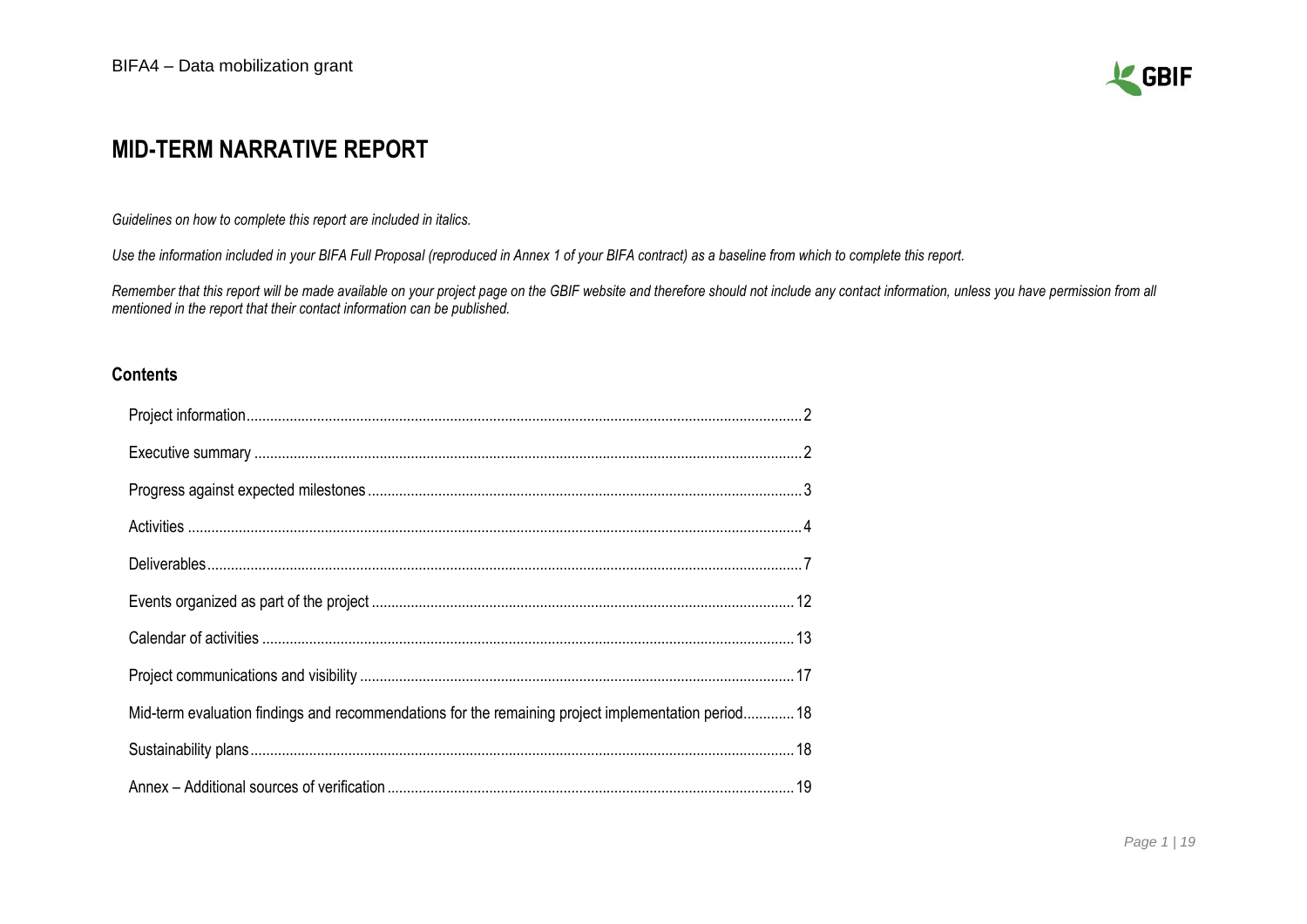<span id="page-1-0"></span>Project information

| Main contact person and role:                       | Joe Chun-Chia Huang                                                                                |
|-----------------------------------------------------|----------------------------------------------------------------------------------------------------|
| Institution/network/agency affiliation:             | Universiti Kebangsaan Malaysia                                                                     |
| <b>BIFA Project ID:</b>                             | <b>BIFA4-024</b>                                                                                   |
| <b>Project title:</b>                               | Implementation of acoustics to fill the gaps of bat<br>biodiversity information for Southeast Asia |
| Start date and end date of the<br>reporting period: | 1 May 2019-October 2019                                                                            |
| Country in which the activities take<br>place:      | <b>Southeast Asia</b>                                                                              |

### <span id="page-1-1"></span>**Executive summary**

*Provide a brief explanation of the project and its implementation, the context and the approach taken for the mid-term evaluation, and a summary of progress of your project's original objectives. Also include any additional objectives that have been defined since the implementation of the project and explain why they've been added to the project's initial objectives. In the*  event of unexpected challenges which have prevented you to reach a planned project objective, please provide explanations and indicate how you plan to reach these objectives within the *project implementation period and if you would like to receive the help of a specific project mentor. (Max. 350 words.)*

Bats make up nearly 40% of Southeast Asia's mammal species but have received limited attention in biodiversity studies. To redress this, Southeast Asian Bat Conservation Research Unit [\(SEBACRU\)](http://www.seabcru.org/) developed a database for collecting bat locality data across SE Asia and pushing new data to GBIF. Our prior research shows that SE Asian bat data in open-source resources are strongly biased with consequences for models that underpin conservation policy. Fortunately, occurrence data for many bat species can be generated through acoustic sampling. In our review, call descriptions from over 40% of echolocating species have been reported in literature, but none of the recordings are accessible and many of the species occurrence attached are not published. The Hungarian Natural History Museum (HNHM) is establishing the Asian Bat Call Database, which is the first open bat call library in Asia. With a support from GBIF, SEABCRU and HNHM are cooperating to assemble existing reference calls from SE Asia and nearby regions, and to capture species location data represented by recordings. By to date, we have introduced the funded project to SEABCRU members in our 2019 annual meeting, to global bat researchers at the 18<sup>th</sup> International Bat Research Conference, and participants in a follow-up workshop. We have developed a standard sheet following the Darwin Core and GUANO standards for allocating species location and recording metadata, a data sharing policy, and *guanoctl* [\(https://github.com/dsquire/guanoctl\)](https://github.com/dsquire/guanoctl), a Python-scripted tool which allow us to edit the metadata attached with acoustic recordings. SEABCRU also assigned a team for developing a bioacoustics handbook for SE Asian bats. Currently, our project partners are preparing the species data and associated recording metadata and will adopt their datasets to the standard from. We will collect and clean the data during a 2-day workshop at the Universiti Kebangsaan Malaysia on this November 30<sup>th</sup> and December 1st.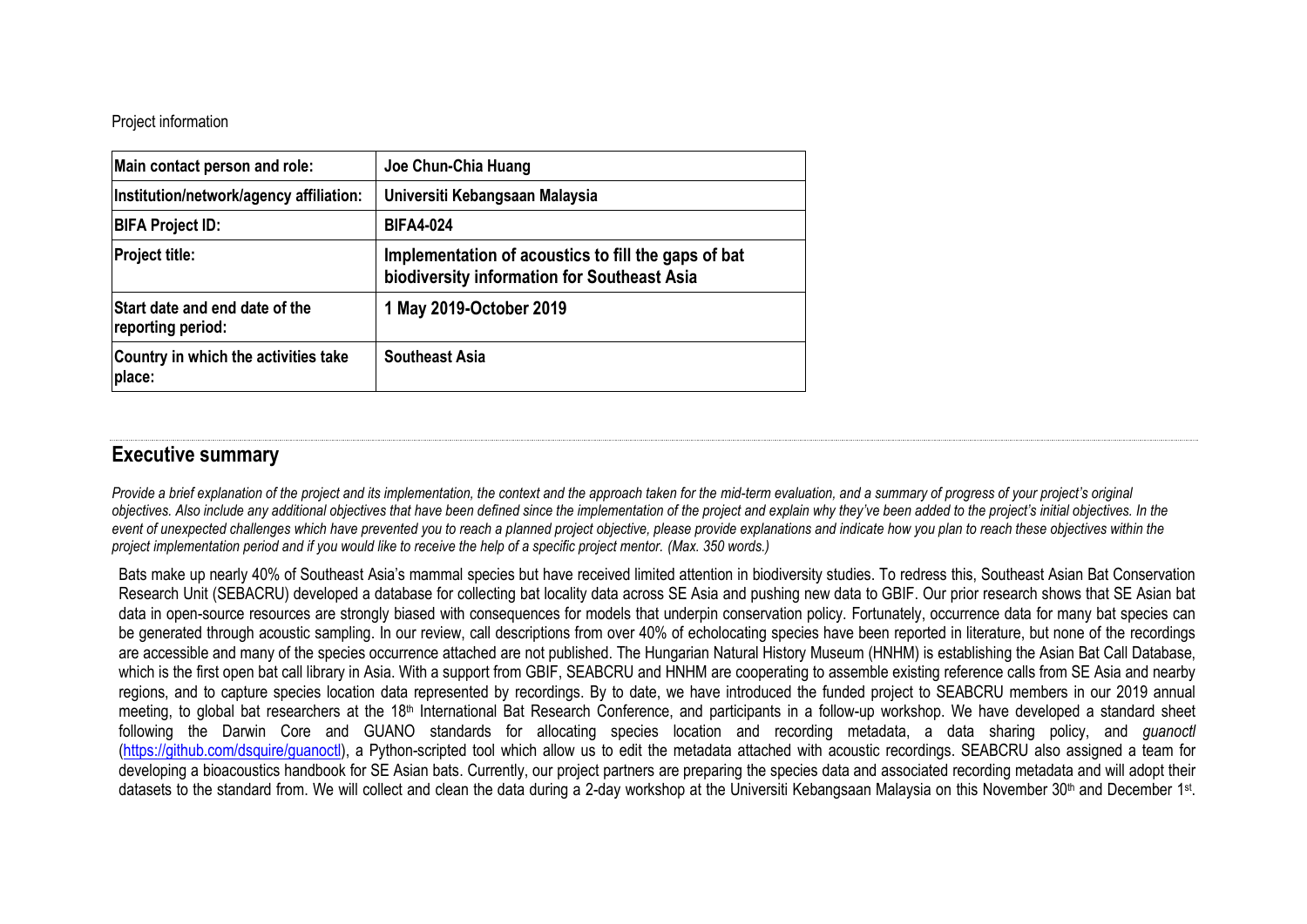Although we cannot submit any dataset to GBIF by the mid-term report, we will begin data publishing after the main workshop in Malaysia as we stated in the proposal. In general, all the proposed activities/events are on the track, and we are confident we can achieve all the objectives.

# <span id="page-2-0"></span>**Progress against expected milestones**

*Please indicate the status of the expected milestones as outlined in Annex 3 of the contract, at the time of mid-term reporting. Please provide links in the sources of verification.*

*In the event of unexpected delay(s), please provide detailed explanatory notes.*

| <b>Expected milestones</b>                                                                 | Completed? | <b>Explanatory notes</b>                                                                                                                                                                                                                                                                                                                                                                                                                                                                                                                                                                               | Sources of   |
|--------------------------------------------------------------------------------------------|------------|--------------------------------------------------------------------------------------------------------------------------------------------------------------------------------------------------------------------------------------------------------------------------------------------------------------------------------------------------------------------------------------------------------------------------------------------------------------------------------------------------------------------------------------------------------------------------------------------------------|--------------|
|                                                                                            | Yes/No     |                                                                                                                                                                                                                                                                                                                                                                                                                                                                                                                                                                                                        | verification |
| Gain certification at BIFA Capacity<br>Enhancement Workshop<br>(Mid-term report milestone) | Yes        |                                                                                                                                                                                                                                                                                                                                                                                                                                                                                                                                                                                                        | Annex 1      |
| At least one dataset has been<br>published to GBIF.org<br>(Mid-term report milestone)      | No         | The original schedule in the proposal primarily is to<br>collect cleaned and standaridzed data from the project<br>partners during and after the main workshop, which will<br>be helded on this Nov 30 <sup>th</sup> -Dec 1 <sup>st</sup> . Since our project<br>aims to collect data from 18 institutes across 8 coutries<br>via an intergration of databases, a longer prepration<br>time for designing data collection protocol, sharing<br>policy, and traing materialss is necessary. The late<br>data publishing timelime is expected and has been<br>previously addressed in the full proposal. | Annex 2      |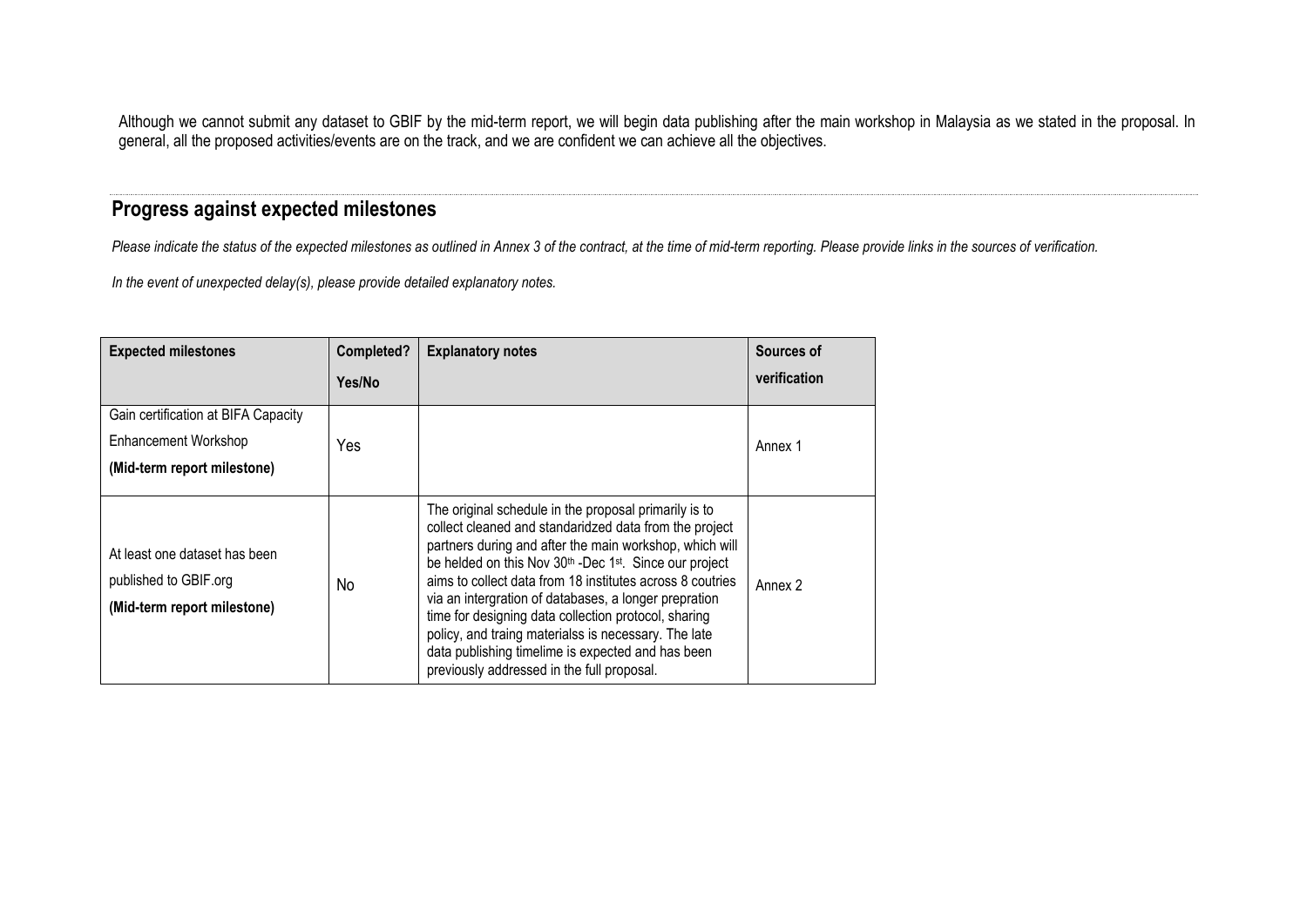### <span id="page-3-0"></span>**Activities**

*Please indicate the status of the activities as outlined in the BIFA Full Proposal (section 4.4), at the time of mid-term reporting.* 

The table below should be completed in the same way as in the BIFA Full Proposal, but should include information and updates on the status of each activity. Please indicate relevant source(s) *of verification and provide links, or a copy of the source of verification mentioned if no links are available. Attachments should be provided in the Annex.*

*In the event of unexpected delay(s), please provide detailed explanatory notes and indicate new planned completion date(s) within the project implementation period.*

*In the event of any additional activities having being completed, please add rows as required.*

| <b>Activity name</b>                                                      | <b>Expected deliverable</b>                                                                                                                                                                                                  | <b>Contribution to</b><br>goals listed in<br>table 4.3 of the<br><b>BIFA Full</b><br>Proposal | Status of activity as of<br>mid-term reporting<br>Provide % complete and<br>state either on-track or<br>delayed | Explanatory notes, inc. new<br>planned completion date if<br>necessary                                                                                                                                                                                     | Source(s) of verification                                                                                                                                                                                                                             |
|---------------------------------------------------------------------------|------------------------------------------------------------------------------------------------------------------------------------------------------------------------------------------------------------------------------|-----------------------------------------------------------------------------------------------|-----------------------------------------------------------------------------------------------------------------|------------------------------------------------------------------------------------------------------------------------------------------------------------------------------------------------------------------------------------------------------------|-------------------------------------------------------------------------------------------------------------------------------------------------------------------------------------------------------------------------------------------------------|
| Monthly programmer<br>online meeting                                      | To develop user-friendly and<br>effective tools to mobilize species<br>location data attached to media<br>from HNHM call database to<br>SEABCRU database and then<br>redirect them to GBIF.org                               | Goals 1, 2, 3                                                                                 | 50 %, on track                                                                                                  | The SEABCRU database<br>programmer has been building a<br>generic API that HNHM can use to<br>send species location data from<br>ABCD to the SEABCRU species<br>database. However, the two parties<br>haven't yet checked the progress<br>with each other. | N/A                                                                                                                                                                                                                                                   |
| Bimonthly online<br>meeting between<br>programmers and lead<br>scientists | To track the progress of tool<br>development, the designs of the<br>tools fulfil the needs of the expected<br>users and feasible for extended<br>applications in the future, and the<br>format of the data published to GBIF | Goals 1, 2, 3                                                                                 | 100 %, on track                                                                                                 |                                                                                                                                                                                                                                                            | Spread in emails and instant<br>messages via various social media<br>apps. The diversity of the<br>communication tools is mostly due<br>to the difficulty in access emails<br>when some partners are in the<br>field trip with very limit internet or |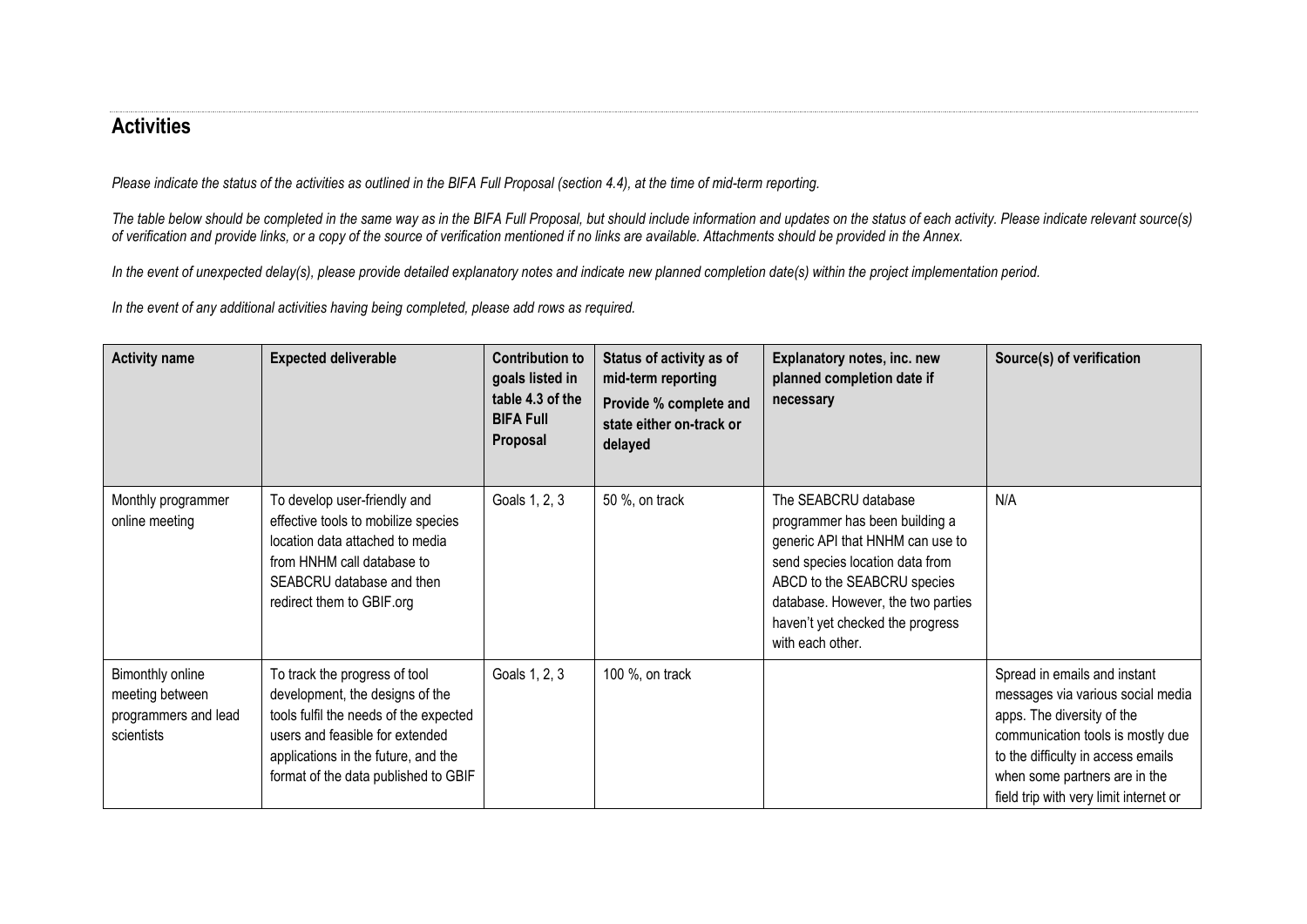|                                             | following the GBIF's requirements                                                                                                                                                                                                              |               |                 |                         | no internet sometimes.                                                                                                                                                                                                                                                          |
|---------------------------------------------|------------------------------------------------------------------------------------------------------------------------------------------------------------------------------------------------------------------------------------------------|---------------|-----------------|-------------------------|---------------------------------------------------------------------------------------------------------------------------------------------------------------------------------------------------------------------------------------------------------------------------------|
| Bimonthly lead scientist<br>online meeting  | To ensure the project following the<br>proposed timeline, and to discuss<br>contingency plans for risk mitigation;<br>to organize and prepare necessary<br>materials for all proposed activities<br>and events; to generate project<br>reports | Goals 1, 2, 3 | 100 %, on track |                         | Spread in emails and instant<br>messages via various social media<br>apps. The diversity of the<br>communication tools is mostly due<br>to the difficulty in access emails<br>when some partners are in the<br>field trip with very limit internet or<br>no internet sometimes. |
| Face-to-face meeting                        | To promote the project to the<br>steering committee members of<br>SEABCRU and to update the<br>progress of the project to those<br>already participate in this project                                                                         | Goal 2        | 100 %, on track |                         | Annex 03.1-03.3                                                                                                                                                                                                                                                                 |
| Data quality control<br>workshop            | To work with SE Asia's researchers<br>to collect and format existing data<br>for the proposed databases,<br>primarily focus on data hold by the<br>project partners and SEABCRU<br>researchers                                                 | Goals 2, 3    | 100 %, on track |                         | Annex 04 & 05                                                                                                                                                                                                                                                                   |
| Development of an<br>acoustic survey manual | To provide guidelines to the<br>community to develop effective and<br>feasible survey protocols to acquire<br>species location and ecological<br>information for SE Asian bats                                                                 | Goal 2        | 33%, on track   | After mid-term activity | To be updated by the final report                                                                                                                                                                                                                                               |
| Presenting in scientific<br>meetings        | To disseminate the project to broad<br>audiences in Asia                                                                                                                                                                                       | Goal 2        | 100 %, on track |                         | https://ibrc2019.com/overview-of-<br>the-program/<br>Annex03.3, 06.1-06.6                                                                                                                                                                                                       |
| Main workshop                               | To populate the project with global<br>researchers in Asia and to                                                                                                                                                                              | Goal 2        | 100 %, on track |                         | https://qrgo.page.link/YLiWn                                                                                                                                                                                                                                                    |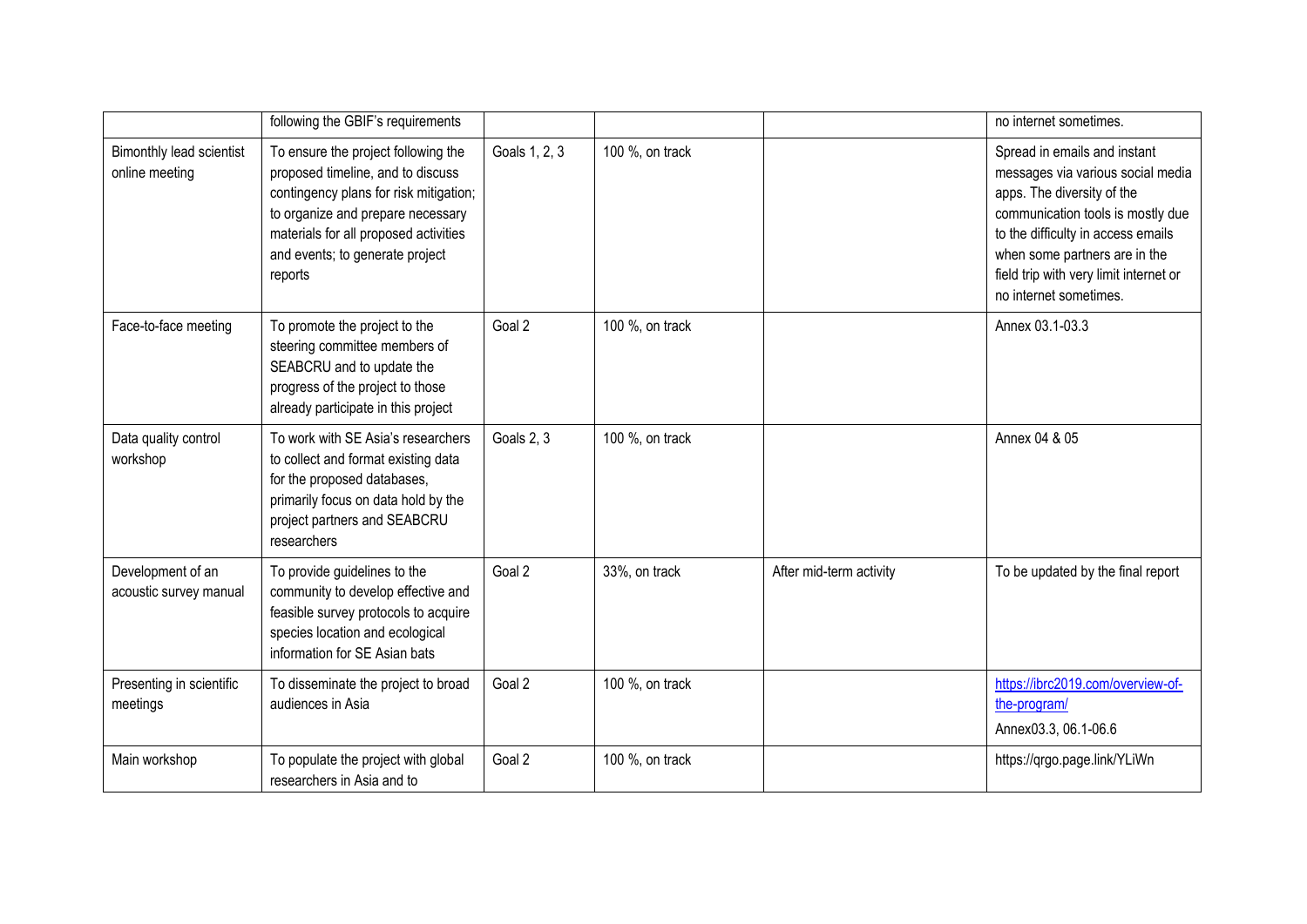|                                     | assemblage and format new data<br>collected by SEABCRU members<br>and new participants                                                                                                                                             |                          |                |                         |                                     |
|-------------------------------------|------------------------------------------------------------------------------------------------------------------------------------------------------------------------------------------------------------------------------------|--------------------------|----------------|-------------------------|-------------------------------------|
| Webinar training                    | To supervise the existing partners<br>and new participants, especially<br>those do not attend any previous<br>workshop to edit the species<br>location data and the metadata of<br>the associated media following<br>stand formats | Goals 2, 3               | 10 %, on track | After mid-term activity | To be updated by the final report   |
| Data paper drafting                 | To promote the datasets generated<br>and the tools developed from the<br>project, including the two databases                                                                                                                      | Goal 2                   | 10 %, on track | After mid-term activity | To be updated by the final report   |
| Publishing developed<br>tools       | To have broader and longer-term<br>impacts of this project by sharing on<br>the tools developed open science<br>platforms                                                                                                          | Goals 2, 3<br>(indirect) | 100%, on track |                         | https://github.com/dsquire/guanoctl |
| Data publishing to GBIF<br>database | To fill taxa and geographic gaps of<br>bat biodiversity in the database and<br>allow global users to access the<br>new datasets though GBIF platform                                                                               | Goal 3                   | 25 %, on track | After mid-term activity | To be updated by the final report   |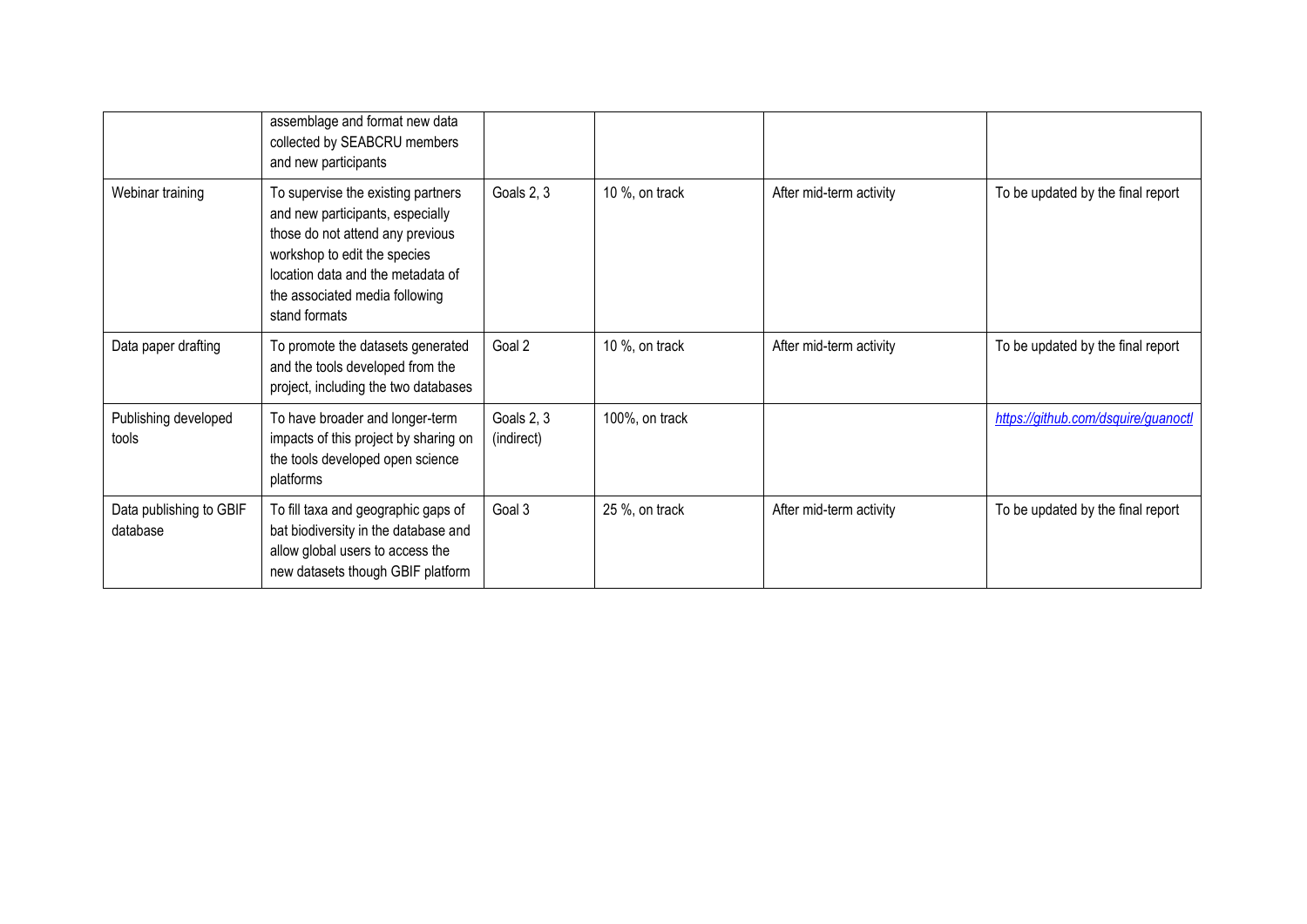

### <span id="page-6-0"></span>**Deliverables**

This section should summarize the project deliverables as outlined in the BIFA Full Proposal (section 4,5), at the time of mid-term reporting. Please highlight any changes from the original *plans.*

*If no result has been achieved on a specific point, please clearly indicate this and provide expected date of completion.* 

*In the event of unexpected delay(s), please provide detailed explanatory notes and indicate new planned completion date(s) within the project implementation period.*

*In the event of any additional deliverables having being completed, please add rows as required.*

#### **a. Data**

*Details of datasets published and/or pending publication as an outcome of the project. The table below should be completed in the same way as in the BIFA Full Proposal but should include information and updates on the status of each dataset. Please provide links in sources of verification.*

*If the dataset is not yet published, please provide a detailed explanation, % of digitization and expected date of publication. Add rows as required.*

| Title of dataset             | Data type<br>(checklist/occurrences/s)<br>ampling event) $1$ | <b>Estimated number of</b><br>records (specimens) | <b>Status of dataset:</b><br>Published or % of<br>digitization/pending publication<br>and expected date of publication | Data holding<br>institution agreed to<br>publish its data via<br><b>GBIF.org (Yes/No)</b> | <b>Explanatory notes</b>     | Source(s) of<br>verification:<br><b>DOI or URL</b> |
|------------------------------|--------------------------------------------------------------|---------------------------------------------------|------------------------------------------------------------------------------------------------------------------------|-------------------------------------------------------------------------------------------|------------------------------|----------------------------------------------------|
| Bat diversity in SW Sumatra, | Occurrences & sampling                                       | 125                                               | 50% digitized, expected date of                                                                                        | Yes                                                                                       | Fully digitalized but not in | N/A                                                |
| Indonesia                    | event                                                        |                                                   | publication in December 2019                                                                                           |                                                                                           | the standard format for      |                                                    |
|                              |                                                              |                                                   |                                                                                                                        |                                                                                           | publication.                 |                                                    |
| SEABCRU bat call collection  | Occurrences & sampling                                       | 200                                               | 10% digitized, expected date of                                                                                        | Yes                                                                                       | Part of the data             | N/A                                                |

<sup>1</sup> Dataset classes:<http://www.gbif.org/publishing-data/summary#datasetclasses>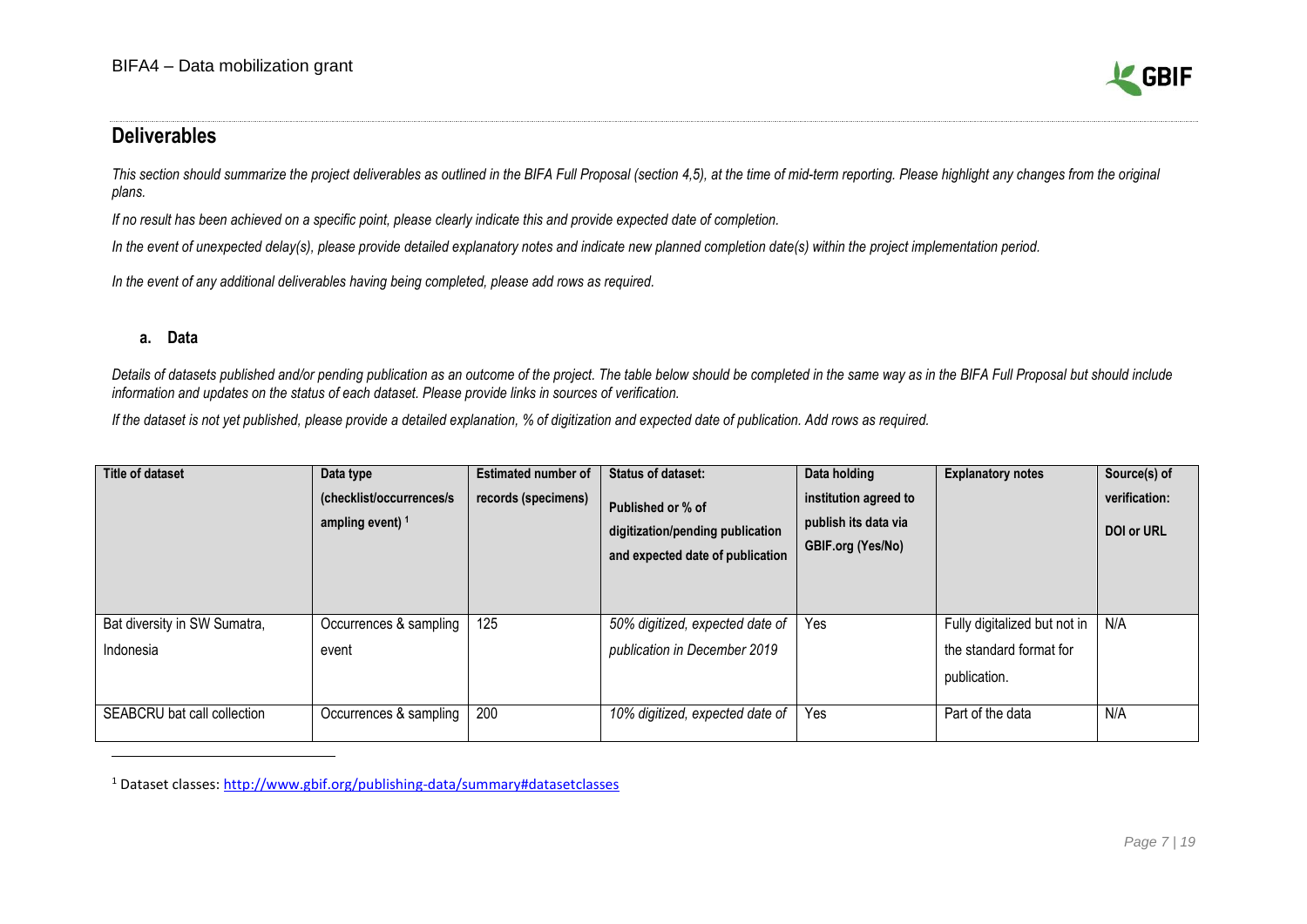

| <b>Title of dataset</b>                                                 | Data type<br>(checklist/occurrences/s<br>ampling event) <sup>1</sup> | <b>Estimated number of</b><br>records (specimens) | <b>Status of dataset:</b><br>Published or % of<br>digitization/pending publication<br>and expected date of publication | <b>Data holding</b><br>institution agreed to<br>publish its data via<br>GBIF.org (Yes/No) | <b>Explanatory notes</b>                                                                    | Source(s) of<br>verification:<br><b>DOI or URL</b> |
|-------------------------------------------------------------------------|----------------------------------------------------------------------|---------------------------------------------------|------------------------------------------------------------------------------------------------------------------------|-------------------------------------------------------------------------------------------|---------------------------------------------------------------------------------------------|----------------------------------------------------|
|                                                                         | event                                                                |                                                   | publication in March 2020                                                                                              |                                                                                           | digitalized but in<br>separated files and not in<br>the standard format                     |                                                    |
| Asian Bat Call Database                                                 | Occurrences & sampling<br>event                                      | 500                                               | 25% digitized, expected date of<br>publication in March 2020                                                           | Yes                                                                                       | Data digitalized but in<br>separated files and not in<br>the standard format                | N/A                                                |
| Malaysia bat call library                                               | Occurrences                                                          | 200                                               | 25% digitized, expected date of<br>publication in March 2020                                                           | Yes                                                                                       | Data digitalized but in<br>separated files and not in<br>the standard format                | N/A                                                |
| Bat diversity in protected areas of<br>Borneo Malaysia                  | Occurrences & sampling<br>event                                      | 300                                               | 25% digitized, expected date of<br>publication in February 2020                                                        | Yes                                                                                       | Part of the data<br>digitalized but in<br>separated files and not in<br>the standard format | N/A                                                |
| <b>Bat Diversity in Gunung Mulu</b><br>National Park, Sarawak, Malaysia | Occurrences & sampling<br>event                                      | 200                                               | 50% digitized, expected date of<br>publication in December 2019                                                        | Yes                                                                                       | Fully digitalized but not in<br>the standard format                                         | N/A                                                |
| Bat Diversity in Penang, Malaysia                                       | Occurrences & sampling<br>event                                      | 100                                               | 10% digitized, expected date of<br>publication in January 2020                                                         | Yes                                                                                       | Data collection process.<br>The existing data<br>digitalized but in                         | N/A                                                |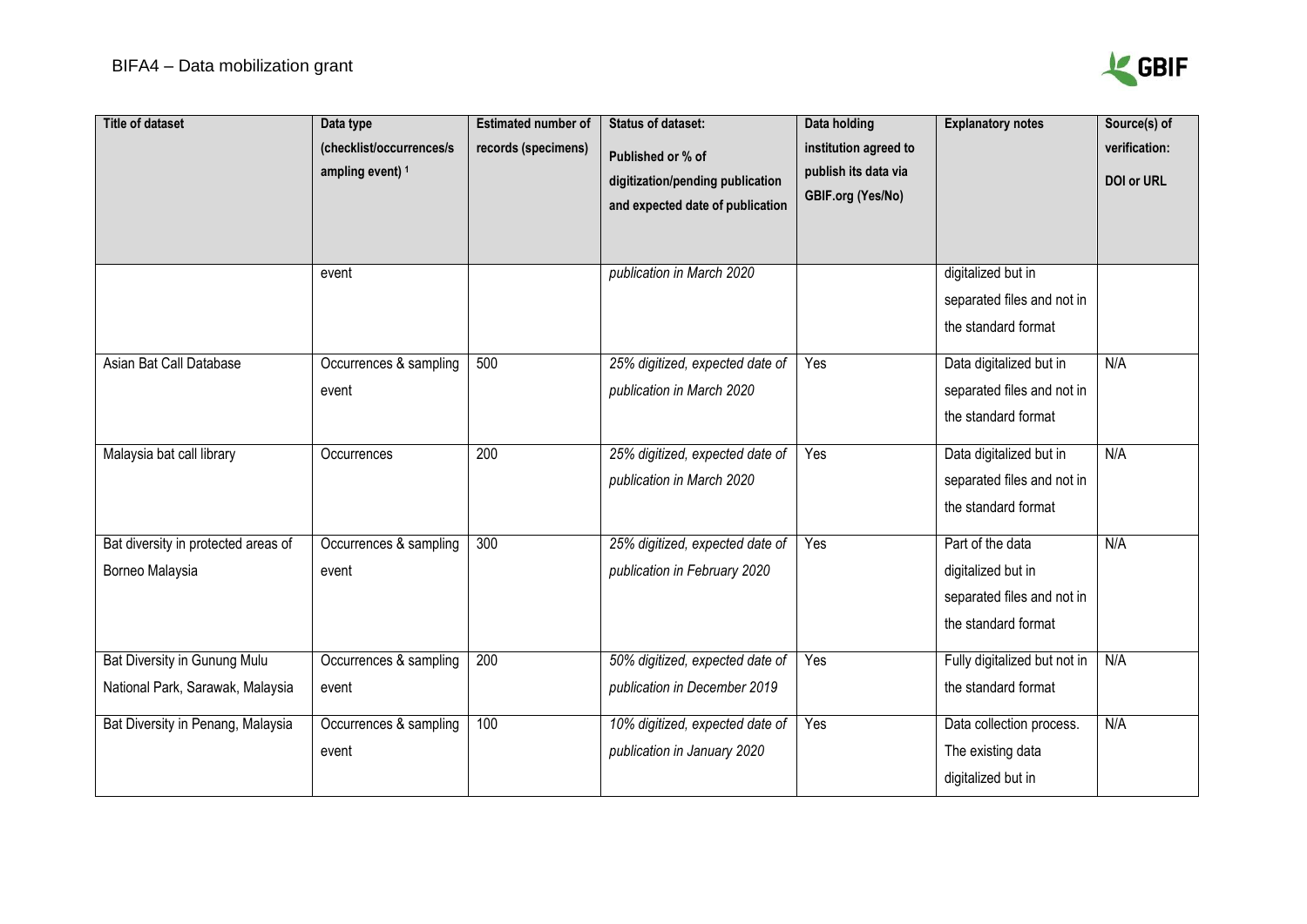

| <b>Title of dataset</b>                                   | Data type<br>(checklist/occurrences/s<br>ampling event) <sup>1</sup> | <b>Estimated number of</b><br>records (specimens) | <b>Status of dataset:</b><br>Published or % of<br>digitization/pending publication<br>and expected date of publication | Data holding<br>institution agreed to<br>publish its data via<br>GBIF.org (Yes/No) | <b>Explanatory notes</b><br>separated files and not in<br>the standard format                  | Source(s) of<br>verification:<br>DOI or URL |
|-----------------------------------------------------------|----------------------------------------------------------------------|---------------------------------------------------|------------------------------------------------------------------------------------------------------------------------|------------------------------------------------------------------------------------|------------------------------------------------------------------------------------------------|---------------------------------------------|
| MZB Indonesian bat call library                           | Sampling event                                                       | 150                                               | 25% digitized, expected date of<br>publication in February 2020                                                        | Yes                                                                                | Data digitalized but in<br>separated files and not in<br>the standard format                   | N/A                                         |
| PMCSNHM bat call library                                  | Occurrences                                                          | 100                                               | 10% digitized, expected date of<br>publication in February 2020                                                        | Yes                                                                                | Part of the data is<br>digitalized but in<br>separated files and not in<br>the standard format | N/A                                         |
| NZM bat call library                                      | Occurrences                                                          | 200                                               | 25% digitized, expected date of<br>publication in January 2020                                                         | Yes                                                                                | Data digitalized but in<br>separated files and not in<br>the standard format                   | N/A                                         |
| IEBR bat call library                                     | Occurrences                                                          | 200                                               | 25% digitized, expected date of<br>publication in February 2020                                                        | Yes                                                                                | Data digitalized but in<br>separated files and not in<br>the standard format                   | N/A                                         |
| Bat diversity in a karst landscape in<br>Northern Vietnam | Occurrences                                                          | $\overline{200}$                                  | 25% digitized, expected date of<br>publication in January 2020                                                         | Yes                                                                                | Data digitalized but in<br>separated files and not in<br>the standard format                   | N/A                                         |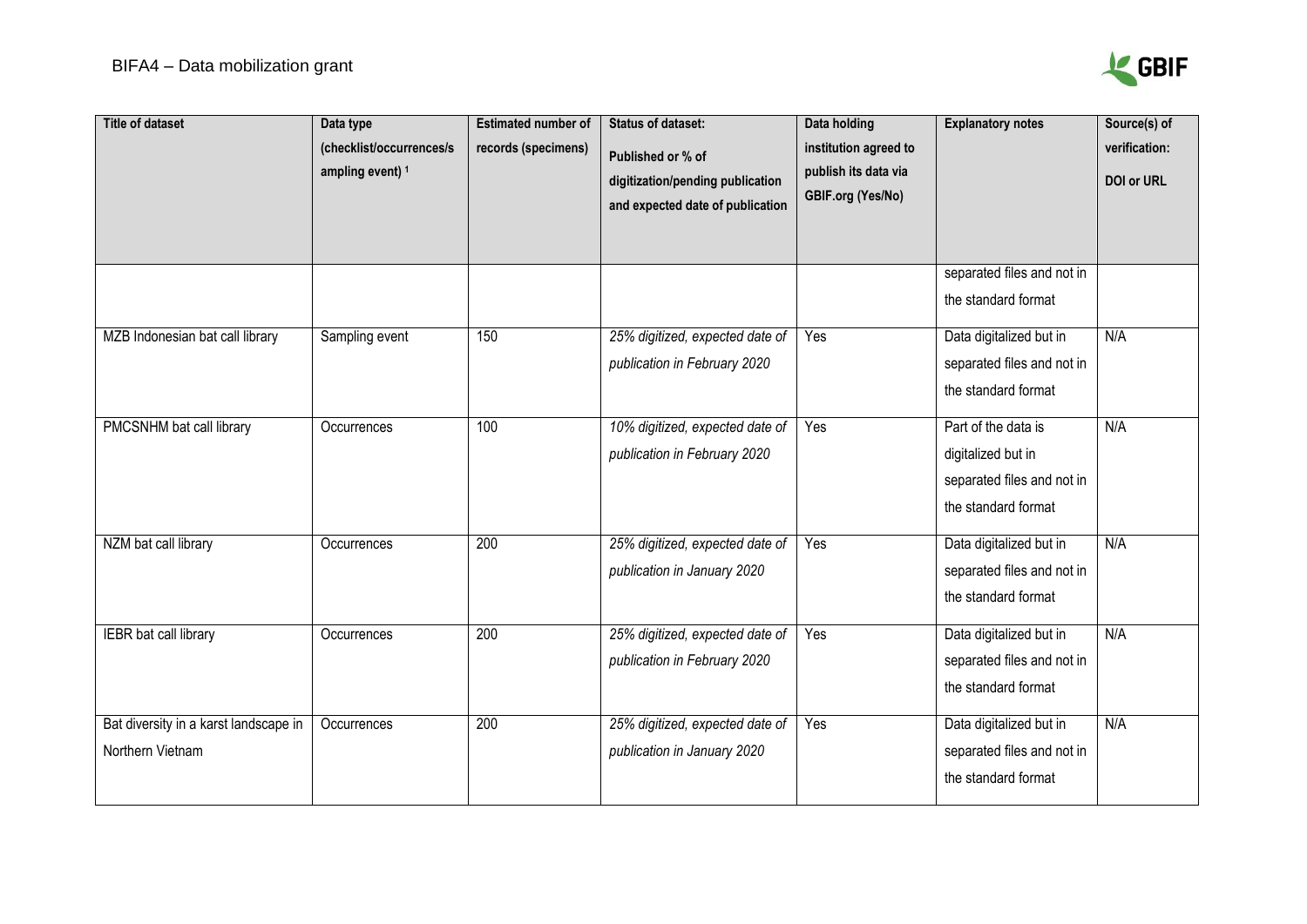

| <b>Title of dataset</b>                               | Data type<br>(checklist/occurrences/s<br>ampling event) <sup>1</sup> | <b>Estimated number of</b><br>records (specimens) | <b>Status of dataset:</b><br>Published or % of<br>digitization/pending publication<br>and expected date of publication | Data holding<br>institution agreed to<br>publish its data via<br>GBIF.org (Yes/No) | <b>Explanatory notes</b>                                                                                  | Source(s) of<br>verification:<br>DOI or URL |
|-------------------------------------------------------|----------------------------------------------------------------------|---------------------------------------------------|------------------------------------------------------------------------------------------------------------------------|------------------------------------------------------------------------------------|-----------------------------------------------------------------------------------------------------------|---------------------------------------------|
| Bat diversity in Cambodia                             | Sampling event                                                       | 100                                               | 25% digitized, expected date of<br>publication in January 2020                                                         | Yes                                                                                | Data digitalized but in<br>separated files and not in<br>the standard format                              | N/A                                         |
| Bat diversity in Singapore                            | Occurrences                                                          | 100                                               | 10% digitized, expected date of<br>publication in February 2020                                                        | Yes                                                                                | Part of the data is<br>digitalized but in<br>separated files and not in<br>the standard format            | N/A                                         |
| Bat diversity in Taiwan                               | Occurrences                                                          | 50                                                | 25% digitized, expected date of<br>publication in January 2020                                                         | Yes                                                                                | Data digitalized but in<br>separated files and not in<br>the standard format                              | N/A                                         |
| Reference calls (zero-crossing) for<br>Taiwanese bats | Occurrences                                                          | 100                                               | 25% digitized, expected date of<br>publication in March 2020                                                           | Yes                                                                                | Data digitalized but in<br>separated files and not in<br>the standard format                              | N/A                                         |
| Reference calls (full spectrum) for<br>Taiwanese bats | Occurrences                                                          | 100                                               | 10% digitized, expected date of<br>publication in February 2020                                                        | Yes                                                                                | Only part of the existing<br>data digitalized but in<br>separated files and not in<br>the standard format | N/A                                         |
| Bat diversity in the northern and                     | Occurrences & sampling                                               | 100                                               | 50% digitized, expected date of                                                                                        | Yes                                                                                | Fully digitalized but not in                                                                              | N/A                                         |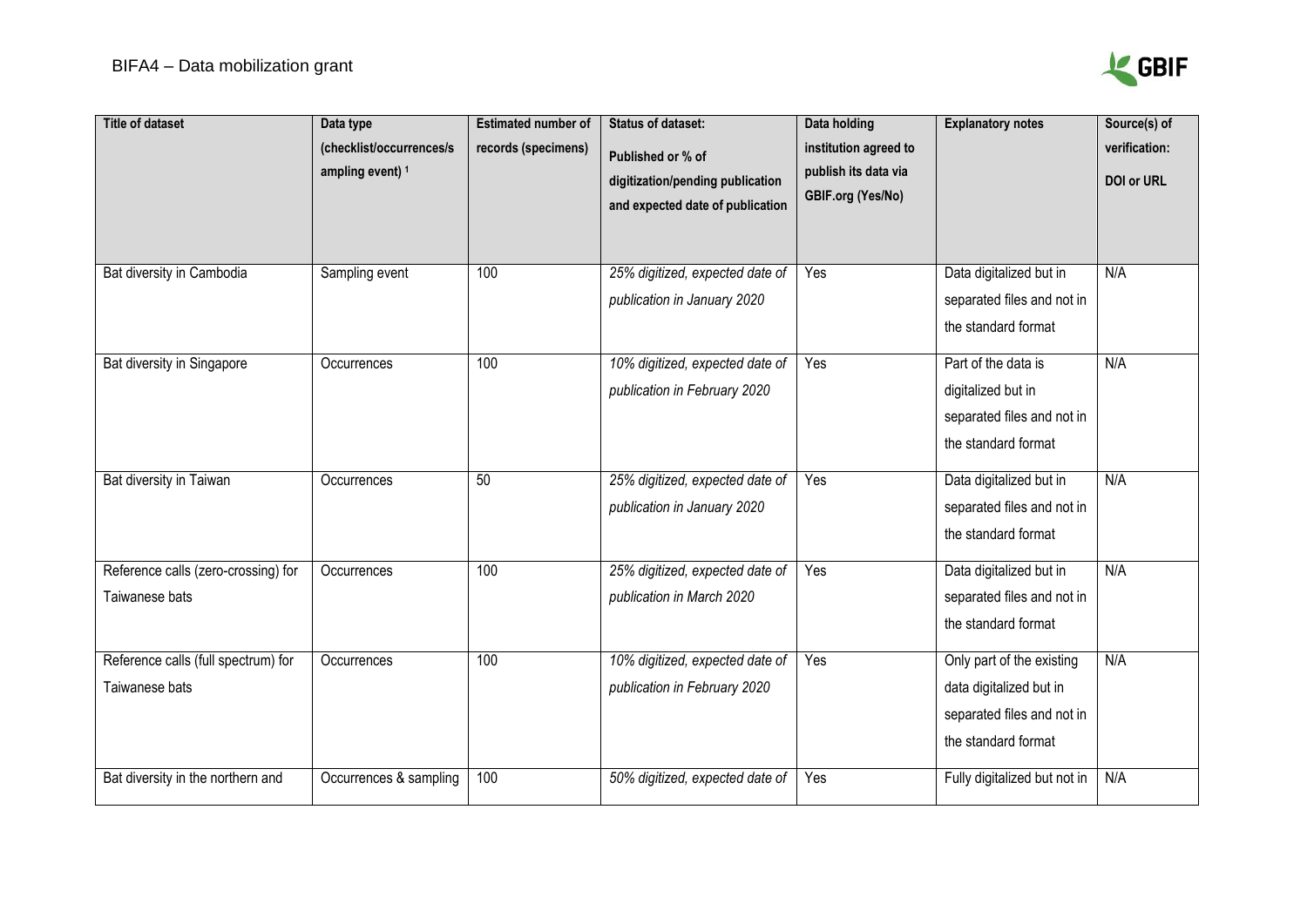

| <b>Title of dataset</b> | Data type<br>(checklist/occurrences/s<br>ampling event) $1$ | <b>Estimated number of</b><br>records (specimens) | <b>Status of dataset:</b><br>Published or % of<br>digitization/pending publication<br>and expected date of publication | Data holding<br>institution agreed to<br>publish its data via<br><b>GBIF.org (Yes/No)</b> | <b>Explanatory notes</b>                                                | Source(s) of<br>verification:<br>DOI or URL |
|-------------------------|-------------------------------------------------------------|---------------------------------------------------|------------------------------------------------------------------------------------------------------------------------|-------------------------------------------------------------------------------------------|-------------------------------------------------------------------------|---------------------------------------------|
| Southern Vietnam        | event                                                       |                                                   | publication in March 2019                                                                                              |                                                                                           | the standard format for<br>publication.                                 |                                             |
| Central Taiwanese bats  | Occurrences & sampling<br>event                             | 100                                               | 50% digitized, expected date of<br>publication in March 2019                                                           | Yes                                                                                       | Fully digitalized but not in<br>the standard format for<br>publication. | N/A                                         |

#### **b. Other deliverables**

Describe other deliverables (e.g. publication of [data papers,](https://www.gbif.org/data-papers) analysis, reports etc.) produced and/or planned to be produced/completed as part of the project. Please provide percentage *complete and status of deliverable, together with an indicative dates/estimated time for completion.*

*Please provide links in the sources of verification. Attachments should be provided in the Annex.*

| Name and type of | Status of        | <b>Explanatory notes</b> | Source(s) of verification |
|------------------|------------------|--------------------------|---------------------------|
| deliverable      | deliverable      |                          |                           |
|                  | Provide %        |                          |                           |
|                  | complete and on- |                          |                           |
|                  | track/ delayed   |                          |                           |
|                  |                  |                          |                           |
|                  |                  |                          |                           |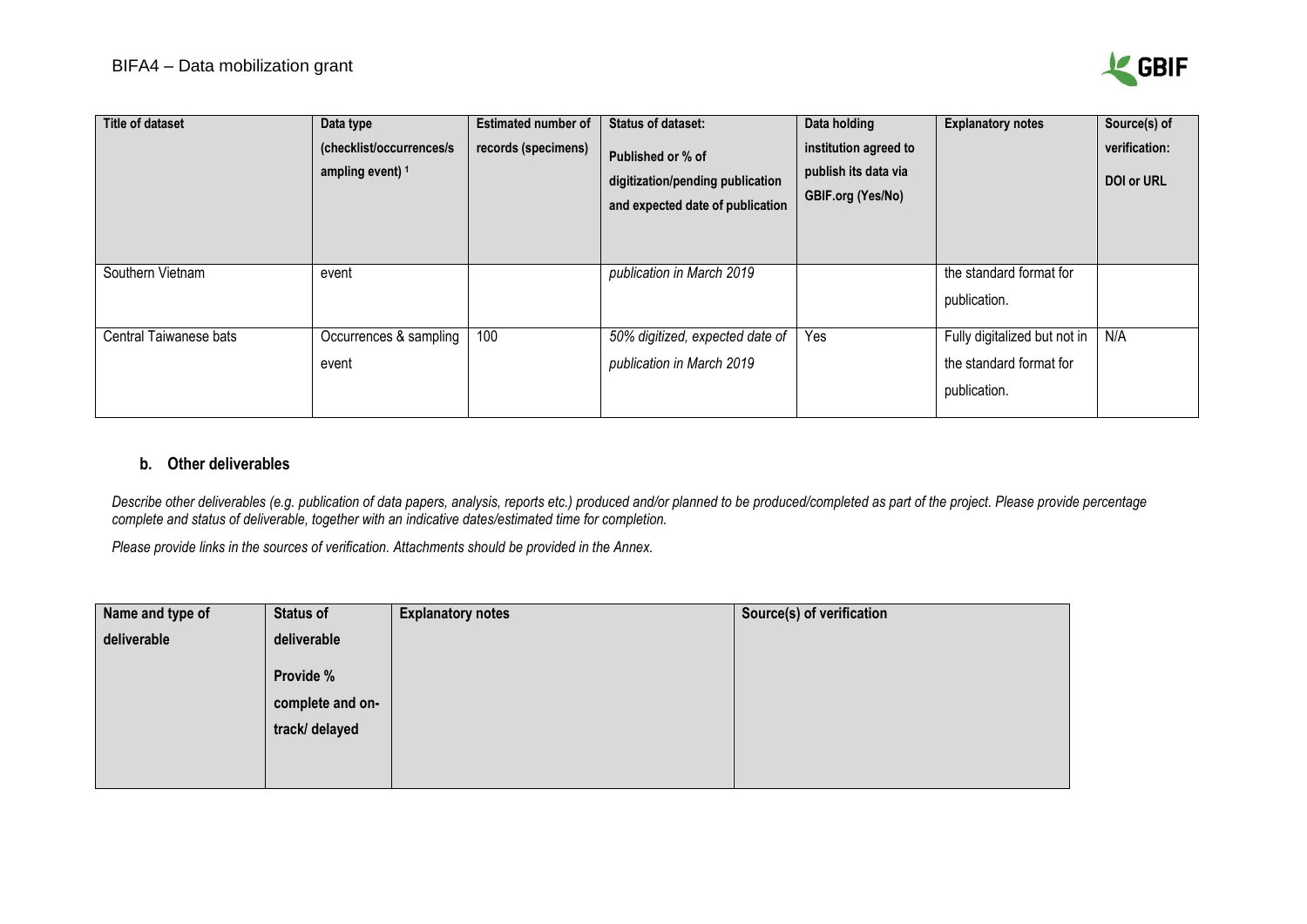

| Name and type of          | <b>Status of</b> | <b>Explanatory notes</b>                                     | Source(s) of verification                     |
|---------------------------|------------------|--------------------------------------------------------------|-----------------------------------------------|
| deliverable               | deliverable      |                                                              |                                               |
|                           | Provide %        |                                                              |                                               |
|                           | complete and on- |                                                              |                                               |
|                           | track/ delayed   |                                                              |                                               |
|                           |                  |                                                              |                                               |
|                           |                  |                                                              |                                               |
| Drafting Acoustic survey  | 33%, on-track    | Expected to be completed by 2020 (the 1 <sup>st</sup> draft) |                                               |
| handbook                  |                  |                                                              |                                               |
| Drafting data papers      | 10%, on-track    | Expected to be completed by April 2020                       |                                               |
| Presenting the project at | 100%, complete   | Introduced the project to participants at the 18th           | https://ibrc2019.com/overview-of-the-program/ |
| scientific meetings       |                  | International Bat Research Conference in Phuket,             | Annex03.3, 06.1-06.6                          |
|                           |                  | Thailand, on July 28th, 2019 and the IBRC post-              |                                               |
|                           |                  | conference workshop in Hat Yai, Thailand, on August 2nd-     |                                               |
|                           |                  | 6th, 2019.                                                   |                                               |
| Publishing new tools      | 100%, complete   | V 1.0 is released and expected to be updated                 | https://github.com/dsquire/guanoctl           |

# <span id="page-11-0"></span>**Events organized as part of the project**

*Please indicate the status of the events as outlined in the BIFA Full Proposal (section 4.6), at the time of mid-term reporting.* 

*The table below should be completed in the same way as in the BIFA Full Proposal, but should include information and updates on the status of each event. Please provide links to any documents or web pages documenting the event(s) in the sources of verificaiton. Attachments should be provided in the Annex*

*In the event of unexpected delay(s), please provide detailed explanatory notes and indicate new planned completion date(s) within the project implementation period.*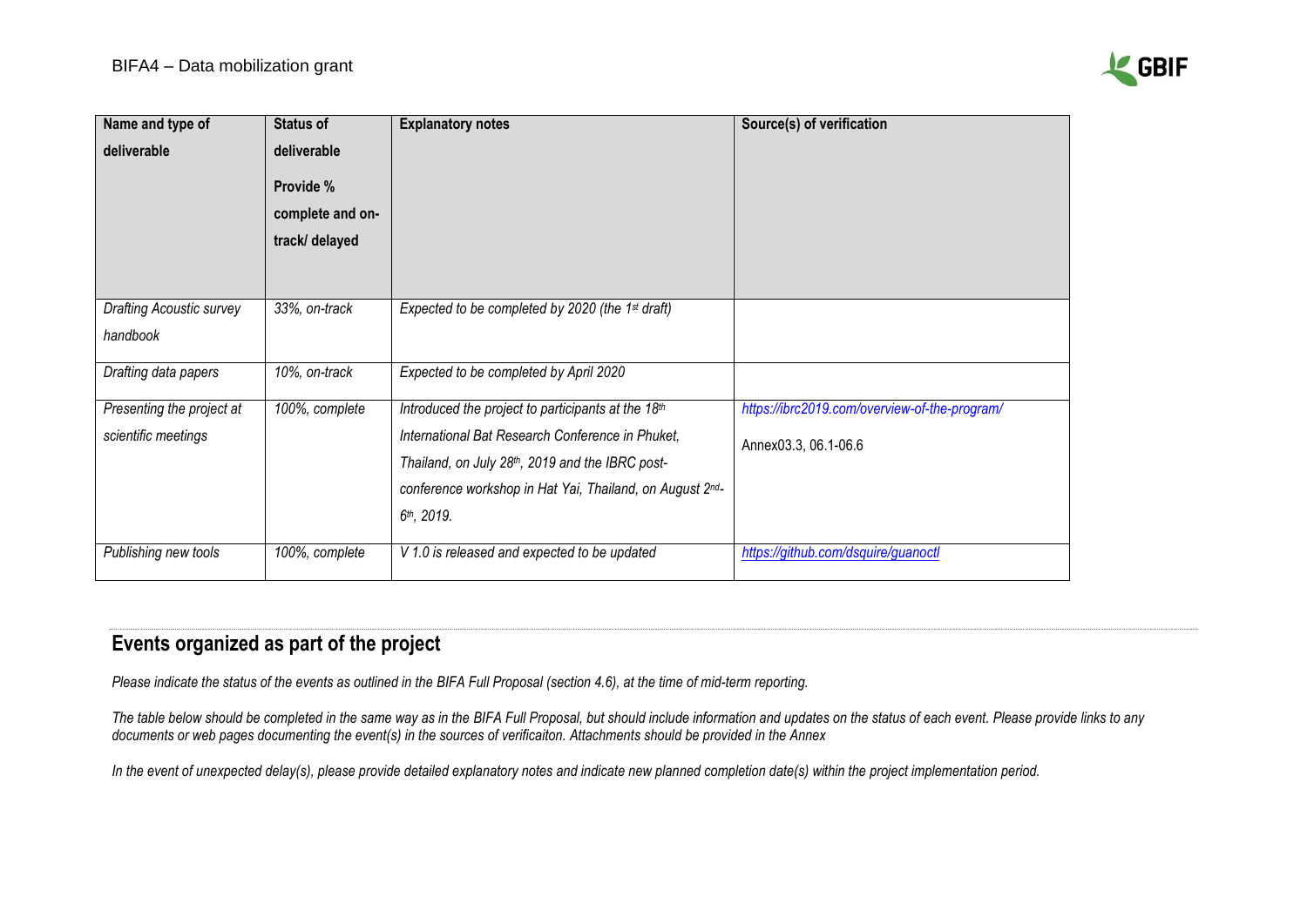

*In the event of any additional events having being completed, please add rows as required.*

| <b>Event title</b>               | <b>Organizing institution</b>                                                                                                           | Date held /                                                    | Number of    | <b>Explanatory notes</b>                                                                                                                                                                                                                                                                                                                                                                                                                                                                                                                                                                  | Source(s) of verification                                                                                                               |
|----------------------------------|-----------------------------------------------------------------------------------------------------------------------------------------|----------------------------------------------------------------|--------------|-------------------------------------------------------------------------------------------------------------------------------------------------------------------------------------------------------------------------------------------------------------------------------------------------------------------------------------------------------------------------------------------------------------------------------------------------------------------------------------------------------------------------------------------------------------------------------------------|-----------------------------------------------------------------------------------------------------------------------------------------|
|                                  |                                                                                                                                         | expected dates                                                 | participants |                                                                                                                                                                                                                                                                                                                                                                                                                                                                                                                                                                                           |                                                                                                                                         |
| Data quality<br>control workshop | Southeast Asian Bat<br>Conservation and Research<br>Unit                                                                                | 28 July 2019                                                   | 17           | Completed                                                                                                                                                                                                                                                                                                                                                                                                                                                                                                                                                                                 | Annex03.1-03.3                                                                                                                          |
| Main workshop for<br>populating  | Southeast Asian Bat<br>Conservation and Research<br>Unit, Hungarian Natural<br>History Museum, and<br>University Kebangsaan<br>Malaysia | November 30th -<br>December 1 <sup>st</sup> ,<br>2019 (2 days) | Up to $40$   | The workshop was originally planned for 3 days. However, we<br>changed the duration to 2 days due to a difficulty to find a 3-day<br>slot for the majoirity of the project partners in the proposed<br>timeframe. To mitigate the loss of time, we had made a<br>standard datasheet with instruction (Annex04) and sent it to the<br>project partners. We expected the partners to finish the data<br>entry prior to the workshop and then check the data with<br>facilitators during the workshop. They will also serve as trainers<br>to help other participants to work on their data. | https://www.facebook.com/phot<br>o.php?fbid=2945810752100490<br>&set=gm.3113461525362149&t<br>ype=3&theater&ifg=1<br>Annex04, 07.1-07.2 |
| Webinar training                 | Southeast Asian Bat<br>Conservation and Research<br>Unit and Hungarian Natural<br><b>History Museum</b>                                 | January 2020                                                   | Up to $100$  | A tentaive date and agenda will be discussed and planned in a<br>meeting after the main workshop                                                                                                                                                                                                                                                                                                                                                                                                                                                                                          | Annex <sub>07.2</sub>                                                                                                                   |

## <span id="page-12-0"></span>**Calendar of activities**

The calendar should be completed in the same way as in the BIFA Full Proposal (section 4.7) but should also clearly indicate and include any changes (e.g. use of colour-coding to indicate *expected changes and/or delays). Please provide explanations for any changes in the "Notes" column and/or the explanatory notes section.* 

| <b>Activity</b> | 2019 | 2020 | <b>Notes</b> |
|-----------------|------|------|--------------|
|                 |      |      |              |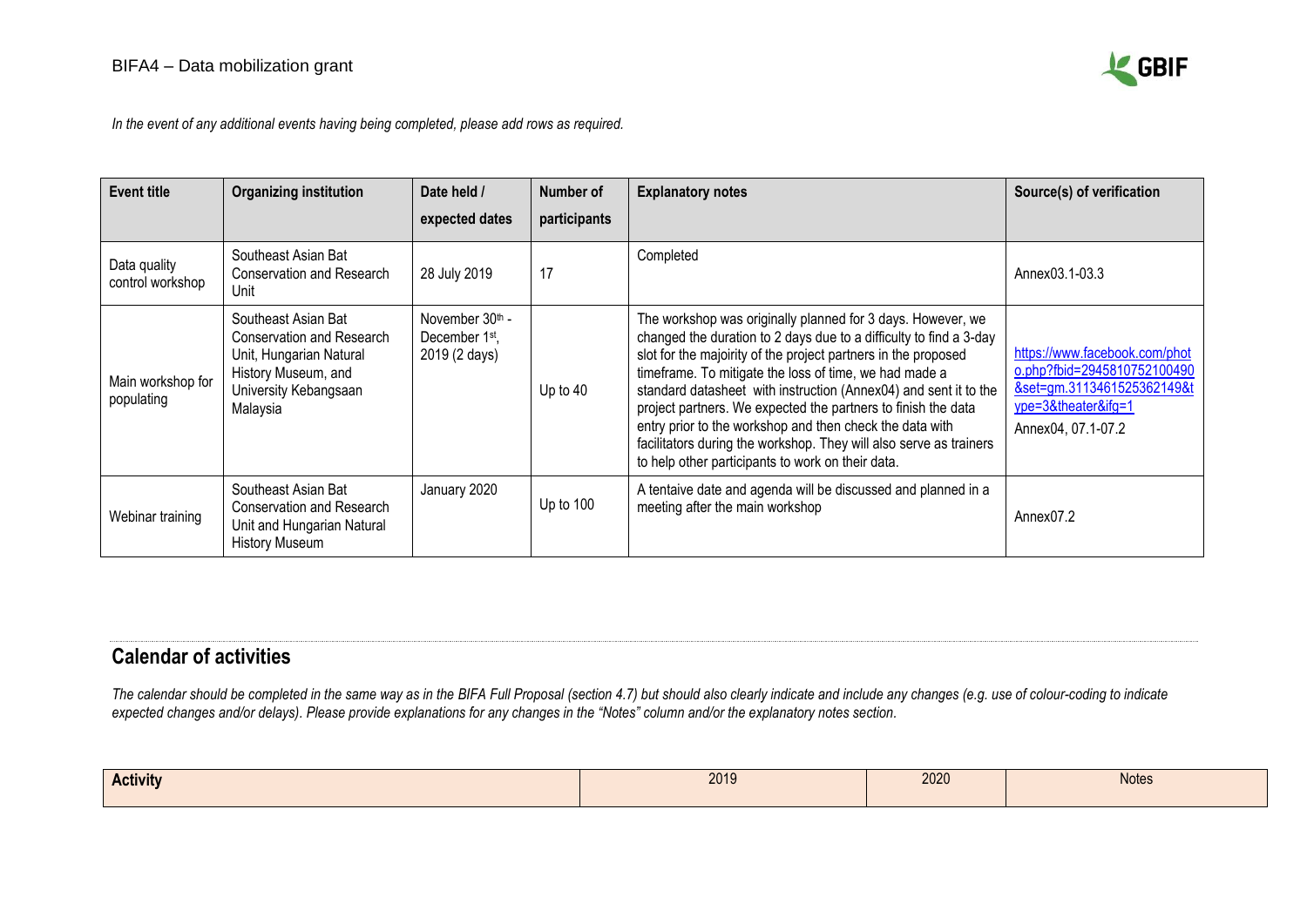# BIFA4 – Data mobilization grant



|                                                                                                        |         |              |         | A       | S       | $\Omega$ | N. | D |   | F | M        | A        |                                                                                                                                          |
|--------------------------------------------------------------------------------------------------------|---------|--------------|---------|---------|---------|----------|----|---|---|---|----------|----------|------------------------------------------------------------------------------------------------------------------------------------------|
| Activity: Monthly programmer online meeting                                                            | X       | $\star$      | $\star$ | $\star$ | $\star$ | $\star$  | X  | X | X | X | $\times$ | X        | Miscommunication. However, it did not<br>affect the progress of the development of<br>web portal between two databases.                  |
| Activity: Developing web portal for bridging SEBACRU database and ABCD                                 | $\sf X$ | $\mathsf{X}$ | X       | X       | X       | X        | X  | X | X | X | X        |          |                                                                                                                                          |
| Activity: Bimonthly scientist online meeting                                                           | X       |              | X       |         | X       |          | X  |   | X |   | Χ        |          |                                                                                                                                          |
| Activity: Bimonthly online meeting between scientists and programmers                                  |         | $\sf X$      |         | X       |         | X        |    | X |   | X |          | X        |                                                                                                                                          |
| Mandatory attendance of a project team member to the BIFA Capacity                                     |         |              | X       |         |         |          |    |   |   |   |          |          |                                                                                                                                          |
| Enhancement Workshop (expenses for attending the workshop are covered by                               |         |              |         |         |         |          |    |   |   |   |          |          |                                                                                                                                          |
| the BIFA programme)                                                                                    |         |              |         |         |         |          |    |   |   |   |          |          |                                                                                                                                          |
| Activity: Face-to-face follow-up meeting for leading researchers and partners                          |         |              | X       |         |         |          |    |   |   |   |          |          |                                                                                                                                          |
| Event: Data quality control workshop                                                                   |         |              | X       |         |         |          |    |   |   |   |          |          |                                                                                                                                          |
| Activity: Species data missing area coverage fieldwork                                                 |         |              |         |         | X       |          |    |   |   |   |          |          |                                                                                                                                          |
| Data preparation for publishing to GBIF database                                                       |         |              |         | X       | X       | X        | Χ  | Χ | X | X | X        | X        |                                                                                                                                          |
| Activity: Development of the acoustic survey manual                                                    |         |              |         | X       | X       | X        | X  | X | X | X | $\times$ | $\times$ |                                                                                                                                          |
| Activity: Presenting the project at an Asia-based international conference for biodiversity<br>science |         |              | $\star$ |         |         |          |    |   |   |   |          |          | Due to a schedule conflict, the PI represented<br>the project in different events instead of the<br>proposed 2019 ATBC-AP Annual meeting |
| Activity: Writing mid-term report                                                                      |         |              |         |         |         | Χ        |    |   |   |   |          |          |                                                                                                                                          |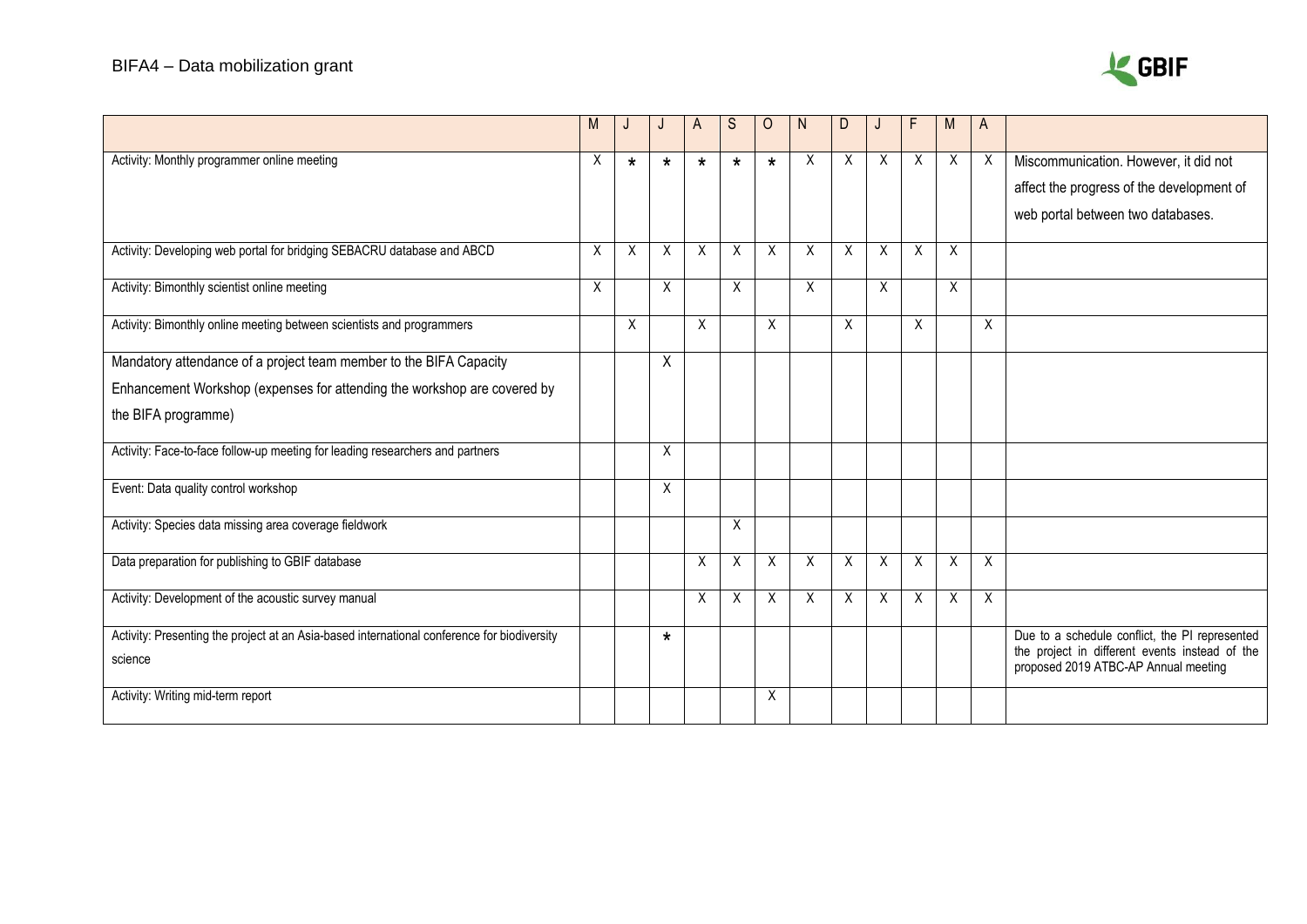

| <b>Activity</b>                                                      | 2019 |  |  |   |   |         |   | 2020    |         |                |   | <b>Notes</b> |                                                                                                                                                                                                                        |
|----------------------------------------------------------------------|------|--|--|---|---|---------|---|---------|---------|----------------|---|--------------|------------------------------------------------------------------------------------------------------------------------------------------------------------------------------------------------------------------------|
|                                                                      | M    |  |  | A | S | $\circ$ | N | D       |         | F              | M | A            |                                                                                                                                                                                                                        |
| Deadline for mid-term report - 31 October 2019                       |      |  |  |   |   | X       |   | $\star$ |         |                |   |              | In the full proposal, we scheduled to collect<br>cleaned and standaridzed data from the project                                                                                                                        |
| Mandatory milestones attached to the mid-term report:                |      |  |  |   |   |         |   |         |         |                |   |              | partners during the main workshop, which will<br>be helded on this Nov 30th-Dec 1st. The delay of                                                                                                                      |
| Gain certification at BIFA Capacity Enhancement Workshop             |      |  |  |   |   |         |   |         |         |                |   |              | data publishing is expected and relevant for our<br>project                                                                                                                                                            |
| At least one dataset has been published to GBIF.org*                 |      |  |  |   |   |         |   |         |         |                |   |              |                                                                                                                                                                                                                        |
| Event: Main workshop                                                 |      |  |  |   |   |         | Χ |         |         |                |   |              |                                                                                                                                                                                                                        |
| Activity: Data paper drafting and submission                         |      |  |  |   |   | X       | X | X       | X       | X              | X |              |                                                                                                                                                                                                                        |
| Activity: Publishing new tools to open tool platforms                |      |  |  |   |   | $\star$ | X | X       | X       | $\overline{X}$ | X |              | We finished and uploaded the beta version of<br>the developed tool, guanoctl, to Github earlier<br>than the schedule. New versions will be<br>updated after we have the feedbacks from<br>users in after main workshop |
| Event: Webinar training                                              |      |  |  |   |   |         |   |         | X       |                |   |              |                                                                                                                                                                                                                        |
| Activity: Publishing new species data to GBIF.org                    |      |  |  |   |   |         |   |         | $\star$ | $\star$        | X |              | We decided to start data publishing earlier due<br>to the high number of the dataset. The multiple<br>data sources could also complicate the data<br>cleaning process                                                  |
| Activity: Writing final report                                       |      |  |  |   |   |         |   |         |         |                |   | X            |                                                                                                                                                                                                                        |
| Deadline for final reporting - 30 April 2020                         |      |  |  |   |   |         |   |         |         |                |   | Χ            |                                                                                                                                                                                                                        |
| Mandatory milestones attached to the final report:                   |      |  |  |   |   |         |   |         |         |                |   |              |                                                                                                                                                                                                                        |
| All deliverables have been produced                                  |      |  |  |   |   |         |   |         |         |                |   |              |                                                                                                                                                                                                                        |
| Sustainability and next steps have been documented<br>$\blacksquare$ |      |  |  |   |   |         |   |         |         |                |   |              |                                                                                                                                                                                                                        |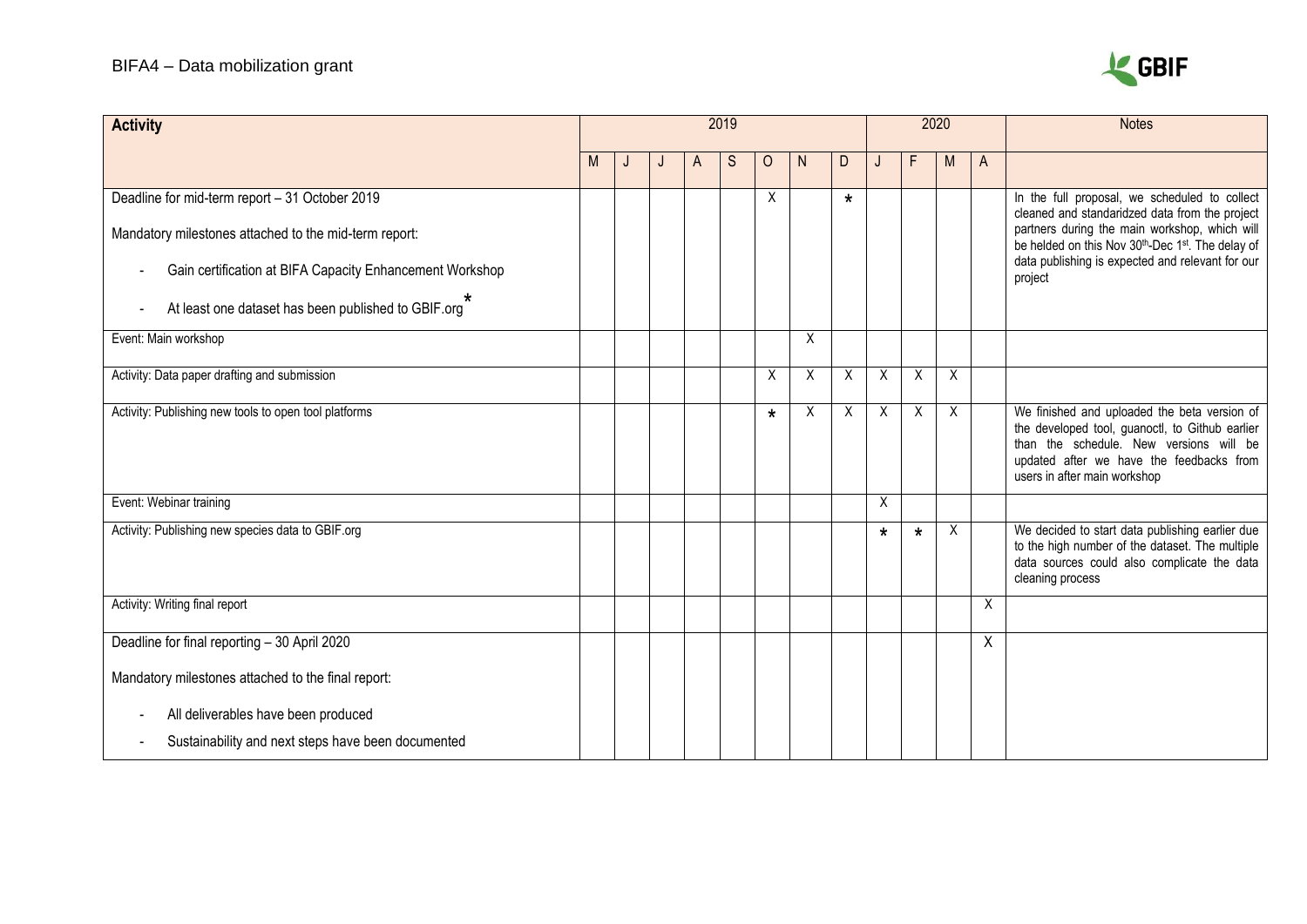

#### **a. Explanatory notes**

All changes of the timelines are marked with asterisks and the explanations are noted in the above table.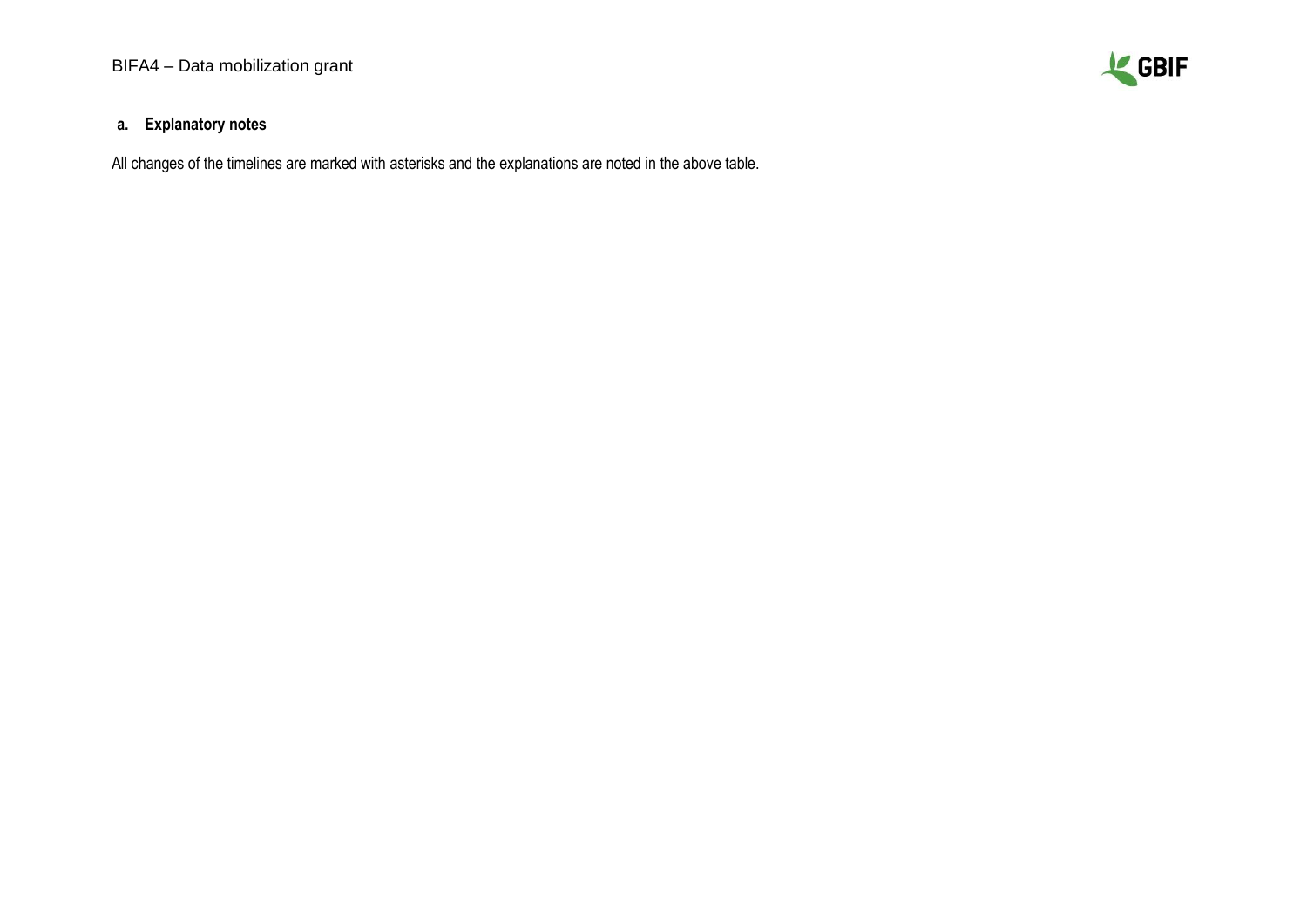

### <span id="page-16-0"></span>**Project communications and visibility**

Describe the plans and how the results of your project have been and will be communicated and shared with the project stakeholders and broader GBIF community.

*Please also review the page describing your project available from <http://www.gbif.org/programme/bifa> and highlight any additional documents, events, news items or links that you would like to add to your page and provide links/attachments in the Annex.*

We have advertise the project via SEBACRU's Facebook group, which currently has over 1,400 fans [\(www.facebook.com/groups/125833910791607\)](http://www.facebook.com/groups/125833910791607/?epa=SEARCH_BOX), Twitter [\(https://twitter.com/EcojoeHuang\)](https://twitter.com/EcojoeHuang/status/1144235370856366081/photo/1), and ResearchGate [\(https://www.researchgate.net/project/BIFA-Ecological-monitoring-data-mobilization-Implementation-of-acoustics-to-fill](https://www.researchgate.net/project/BIFA-Ecological-monitoring-data-mobilization-Implementation-of-acoustics-to-fill-the-gaps-of-bat-biodiversity-information-for-Southeast-Asia)[the-gaps-of-bat-biodiversity-information-for-Southeast-Asia\)](https://www.researchgate.net/project/BIFA-Ecological-monitoring-data-mobilization-Implementation-of-acoustics-to-fill-the-gaps-of-bat-biodiversity-information-for-Southeast-Asia). The leading researcher has presented this project at the 2019 annual SEABCRU meeting, the 18<sup>th</sup> International Bat Research Conference [\(https://ibrc2019.com/\)](https://ibrc2019.com/) and 2019 IBRC post-conference workshop [\(https://goo.gl/QwAc1t\)](https://goo.gl/QwAc1t?fbclid=IwAR3YsYThXLBkj0x3-S5e79teQ_cKxoGSoC1vu9xhfJBE66QISJLN1tNzcN8). We recently release gaunoctl, a new open tool that designed for metadata editing of acoustic recordings assembled though this project (https://github.com/dsquire/guanoct). Further results and outputs of the project, e.g. a standard form of the recording metadata and data sharing policy, and publications, will be also shared and advertised later. The principle investigator has constantly communicated and shared the project progress and materials with project stakeholders via emails and various social media platforms. Moreover, many of the project partners, SEABCRU steering committee members, and our associates are serving in institutes and organizations that have been involving in establishing biodiversity information carrying capacity in Asia and over the world. For example, many of the project's partners are the leading institutes of national/regional collections of mammals or/and several other taxa (birds, reptiles, amphibians, fish and insects) in Indonesia, Thailand, Malaysia, and Vietnam. Hungarian Natural History Museum, the leading institute of the associated call library, has been working on biodiversity research across Asia. Several steering committee members and SEABCRU associates are serving in local and international NGOs, e.g. IUCN SSC Bat Specialist Group [\(https://www.iucnbsg.org/\)](https://www.iucnbsg.org/) and Ecohealth Alliance [\(https://www.ecohealthalliance.org/\)](https://www.ecohealthalliance.org/). Therefore, our project not only can enhance biodiversity data mobilization for Southeast Asian bats but could also expand its influences on broad spatial extent and more diverse taxa and audiences via our network. At last, we will invite the GBIF staff and global members to join the proposed training webinar and seek opportunities to present the project in GBIF's annual meeting. The team is confident that our multi-dimensional strategy in populating the project is solid and will be effective.

Highlights for update:

- 1. Annex03.01-03.03: 2019 SEABCRU annual meeting
- 2. Annex04: ABCD standard datasheet
- 3. Annex05: SEABCRU data sharing authorization form
- 4. Annex06.02: 2019 IBRC pre-conference workshop pictures
- 5. Annex06.03-06.06: 2019 IBRC post-conference workshop
- 6. Annex07.01-07.02: 2019 SE ABCD & BI workshop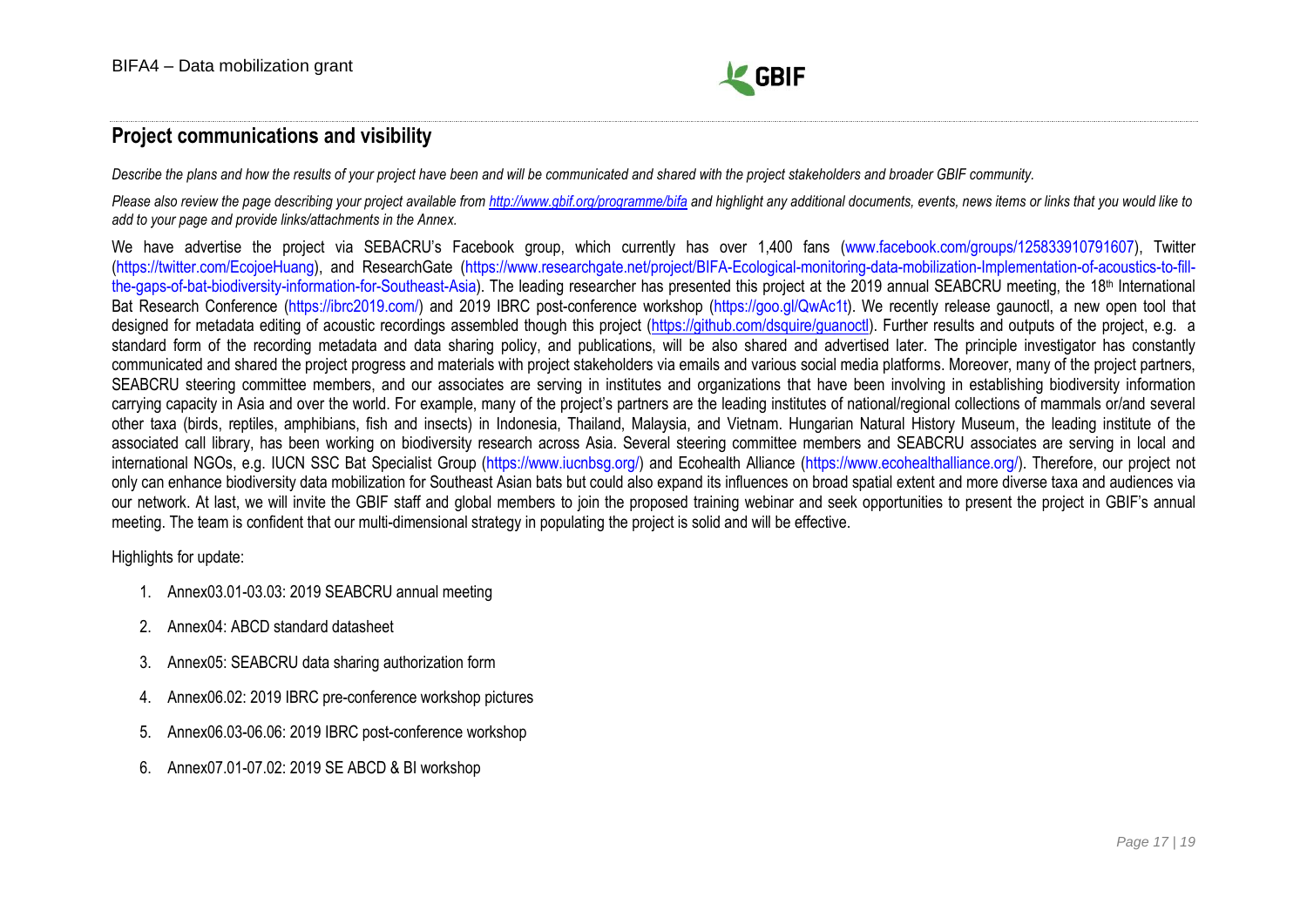

## <span id="page-17-0"></span>**Mid-term evaluation findings and recommendations for the remaining project implementation period**

*This section should cover for example:*

- *An evaluation of the project activities by mid-term and their outputs/deliverables*
- *Comments on the project implementation, and its efficiency and effectiveness, strength and weaknesses etc.*
- *Any feedback on the project's relevance from the partners and stakeholders*
- *Indications and reasons for any changes which have been made to the project's original plans, and actions to follow-up*
- *The management arrangements for the project, including support from the GBIF Secretariat*
- *Areas of success to build on during the remaining project implementation period*
- *Any request for guidance and/or assistance in the form of a specific project mentor*

#### *(Max. 300 words)*

We achived most scheduled tasks by mid-term. We shared this project with stakeholders from 8 Southeast Asian countires, another 10 Asian countires, Australia, New Zealand, Africa, USA and Europe via social media, meetings, and workshops. The high number of application of our main workshop (50 by 6 days) indicate our advertisement strategy is effective. The fact that many of our stakeholders were based on other Asian and tropical regions suggests the potential implication of our model in mobilizing biodiversity informtion to broad georgaphic regions. We have received feedbacks from the partners and staekholders, mostly on data formatting and sharing. Their comments have been considered when we designed the standard form, sharing policty, and tool. All the materials will be used in the upcoming workshops and opened online afterwards. We are not able to submit any dataset by mid-term as requested by GBIF. We expected the delay since our plan is to assemble data by the main workshop, which is scheduled after this report. We think the extra time is relevant for developing all necessary materials as the project involving data collection from at least 15 agencies in 10 countries. The biggest challenge of the project is the communication among partners from such diverse and large groups. Although the miscoomunication did not affect the progress of the project by the mid-term, to avoid any the possible influence to the project, the team will disucss this issues and seek for solutions in the upcoming workshop. We would like to request GBIF to review our standard form and data sharing policy before publishing if the designed materials fulfill the requirements for GBIF. We would also like to ask GBIF to consider SEABCRU as another node for data publishing, which is the portal of the species database and where the data manager is based.

## <span id="page-17-1"></span>**Sustainability plans**

*Please provide a description of how the partners involved will build on the results of this project in their future work. This could include future collaborative activities, such as plans to complete any unfinished project activities and how the future impact of the project could be monitored and/or measured. (Max. 200 words).*

After the project, the team will continuously collect existing data via our network and new data with the support from Hungary until December 2020. SEABCRU and HNHM will also seek opportunities to obtain funding and resources to further promote the data mobilization, to manage the systems sustainably and to publish the acoustic handbook. Several project partners and project workshop participants are developing proposals on acoustic monitoring, call classifier development, species inventory surveys, and taxonomy research for bats in Asia. The species location data and audio recordings from this project could provide them baseline to design evidence-based action plans and reciprocally contribute new biodiversity information to our databases and GBIF. The SEBACRU-HNHM alliance can serve as a hub further delivering the concept of data